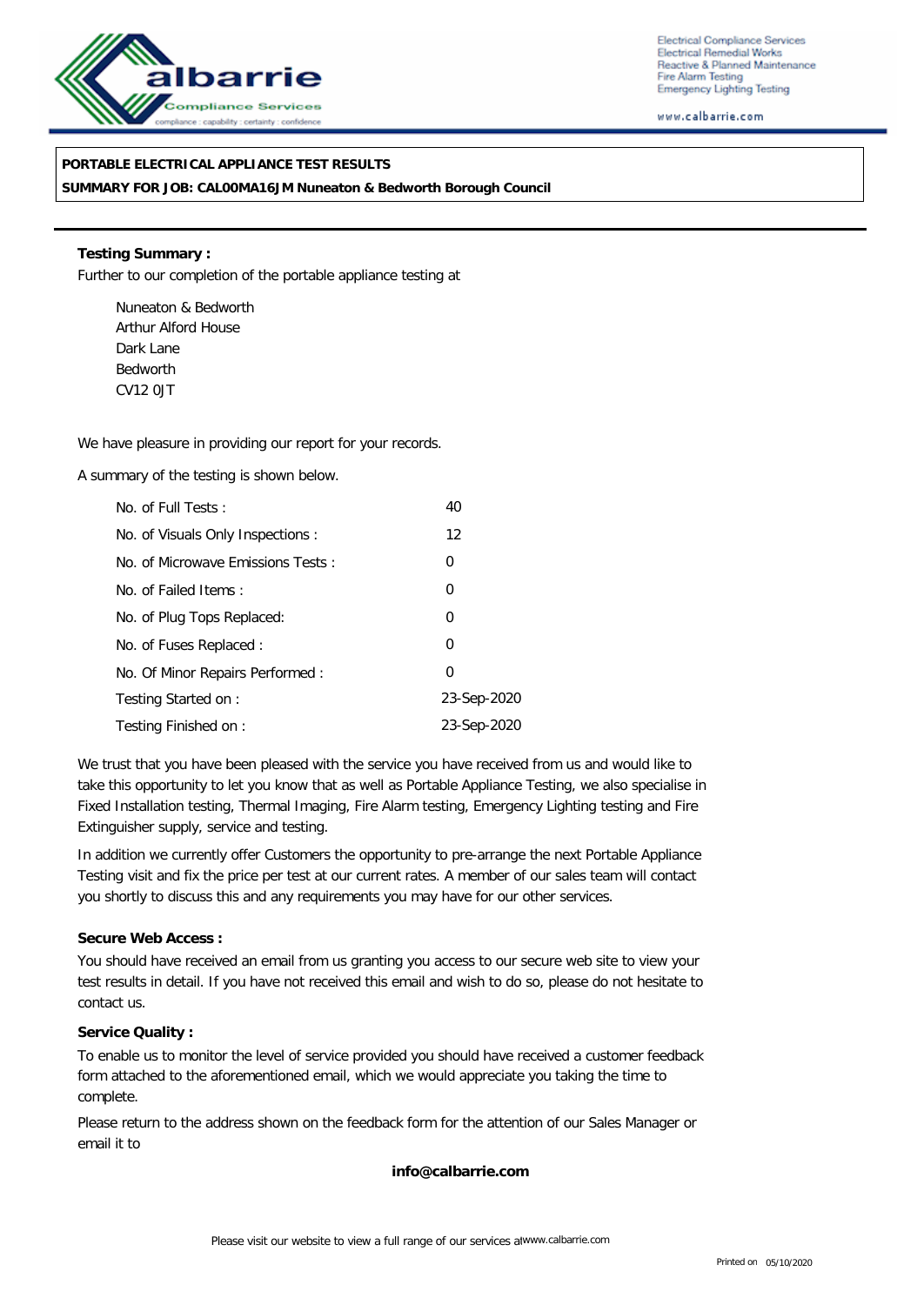

Electrical Compliance Services<br>Electrical Remedial Works<br>Reactive & Planned Maintenance<br>Fire Alarm Testing<br>Emergency Lighting Testing

www.calbarrie.com

## **CUSTOMER ACCEPTANCE**

| works as detailed. | I, the undersigned, confirm that the engineer has attended and carried out / completed to my satisfaction the |                 |
|--------------------|---------------------------------------------------------------------------------------------------------------|-----------------|
| Signature          |                                                                                                               |                 |
| <b>Print Name</b>  | Adam hawkes                                                                                                   | Date 23/09/2020 |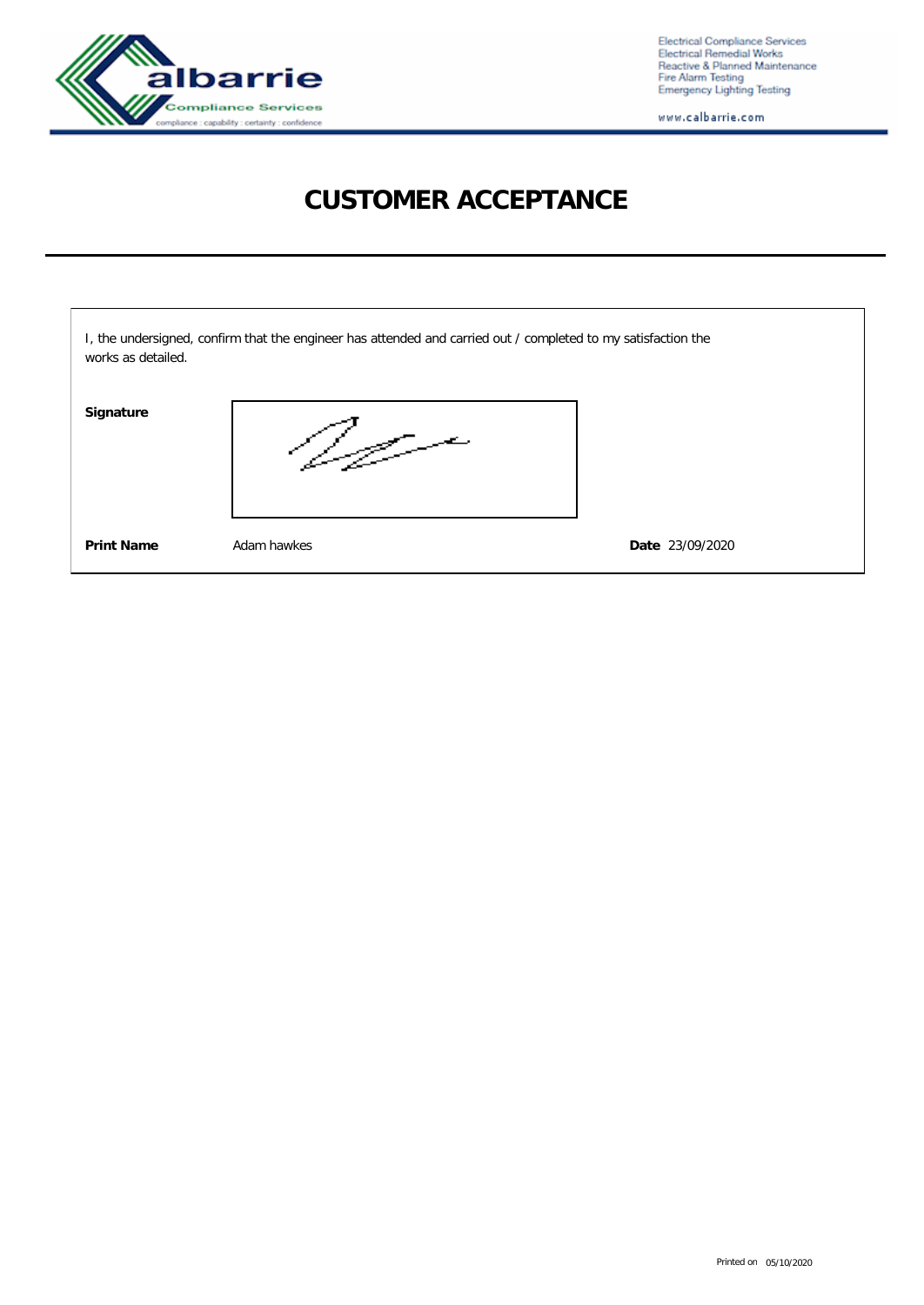

Electrical Compliance Services<br>Electrical Remedial Works<br>Reactive & Planned Maintenance<br>Fire Alarm Testing<br>Emergency Lighting Testing

www.calbarrie.com

## **PORTABLE ELECTRICAL APPLIANCE TEST RESULTS**

**EQUIPMENT REGISTER FOR JOB: CAL00MA16JM Nuneaton & Bedworth Borough Council**

| EQUIP NO     | <b>DESCRIPTION</b>    | LOCATION            | <b>FREQ</b>         | LAST        | <b>NEXT</b> | <b>STATUS</b> |
|--------------|-----------------------|---------------------|---------------------|-------------|-------------|---------------|
| 000014628857 | Microwave             | kitchen - Ground    | $12 \text{ mth(s)}$ | 23-Sep-2020 | 23-Sep-2021 | PASS          |
| 000014628858 | Kettle Base           | kitchen - Ground    | $12 \text{ mth(s)}$ | 23-Sep-2020 | 23-Sep-2021 | PASS          |
| 000014628859 | Kettle                | kitchen - Ground    | $12 \text{ mth(s)}$ | 23-Sep-2020 | 23-Sep-2021 | PASS          |
| 000014628860 | Kettle                | kitchen - Ground    | $12 \text{ mth(s)}$ | 23-Sep-2020 | 23-Sep-2021 | PASS          |
| 000014628861 | Toaster               | kitchen - Ground    | $12 \text{ mth(s)}$ | 23-Sep-2020 | 23-Sep-2021 | PASS          |
| 000014628862 | Dishwasher            | kitchen - Ground    | $12 \text{ mth(s)}$ | 23-Sep-2020 | 23-Sep-2021 | PASS          |
| 000014628863 | Fridge                | kitchen - Ground    | $12 \text{ mth(s)}$ | 23-Sep-2020 | 23-Sep-2021 | PASS          |
| 000014628864 | <b>Extension Lead</b> | lounge - Ground     | $12 \text{ mth(s)}$ | 23-Sep-2020 | 23-Sep-2021 | PASS          |
| 000014628865 | mini hifi             | lounge - Ground     | $12 \text{ mth(s)}$ | 23-Sep-2020 | 23-Sep-2021 | PASS          |
| 000014628866 | <b>Extension Lead</b> | lounge - Ground     | $12 \text{ mth(s)}$ | 23-Sep-2020 | 23-Sep-2021 | PASS          |
| 000014628867 | Power Supply Unit     | lounge - Ground     | $12 \text{ mth(s)}$ | 23-Sep-2020 | 23-Sep-2021 | PASS          |
| 000014628868 | CD Player             | quite room - Ground | $12 \text{ mth(s)}$ | 23-Sep-2020 | 23-Sep-2021 | PASS          |
| 000014628869 | Vacuum Cleaner        | storeroom - Ground  | $12 \text{ mth(s)}$ | 23-Sep-2020 | 23-Sep-2021 | PASS          |
| 000014628870 | <b>IEC</b> Lead       | storeroom - Ground  | $12 \text{ mth(s)}$ | 23-Sep-2020 | 23-Sep-2021 | PASS          |
| 000014628871 | Power Supply Unit     | storeroom - Ground  | $12 \text{ mth(s)}$ | 23-Sep-2020 | 23-Sep-2021 | PASS          |
| 000014628872 | light                 | storeroom - Ground  | $12 \text{ mth(s)}$ | 23-Sep-2020 | 23-Sep-2021 | PASS          |
| 000014628873 | karaoke machine       | storeroom - Ground  | $12 \text{ mth(s)}$ | 23-Sep-2020 | 23-Sep-2021 | PASS          |
| 000014628874 | Power Supply Unit     | corridor - Ground   | $12 \text{ mth(s)}$ | 23-Sep-2020 | 23-Sep-2021 | PASS          |
| 000014628875 | <b>Extension Lead</b> | Office - Ground     | $12 \text{ mth(s)}$ | 23-Sep-2020 | 23-Sep-2021 | PASS          |
| 000014628876 | Power Supply Unit     | Office - Ground     | $12 \text{ mth(s)}$ | 23-Sep-2020 | 23-Sep-2021 | PASS          |
| 000014628877 | <b>Extension Lead</b> | Office - Ground     | $12 \text{ mth(s)}$ | 23-Sep-2020 | 23-Sep-2021 | PASS          |
| 000014628878 | Class 2 Lead          | Office - Ground     | $12 \text{ mth(s)}$ | 23-Sep-2020 | 23-Sep-2021 | PASS          |
| 000014628879 | Power Supply Unit     | Office - Ground     | $12 \text{ mth(s)}$ | 23-Sep-2020 | 23-Sep-2021 | PASS          |
| 000014628880 | <b>IEC</b> Lead       | Office - Ground     | $12 \text{ mth(s)}$ | 23-Sep-2020 | 23-Sep-2021 | PASS          |
| 000014628881 | dvr                   | Office - Ground     | $12 \text{ mth(s)}$ | 23-Sep-2020 | 23-Sep-2021 | PASS          |
| 000014628882 | Class 1 Lead          | Office - Ground     | $12 \text{ mth(s)}$ | 23-Sep-2020 | 23-Sep-2021 | PASS          |
| 000014628883 | Extension Lead        | Office - Ground     | $12 \text{ mth(s)}$ | 23-Sep-2020 | 23-Sep-2021 | PASS          |
| 000014628884 | Kettle Base           | Office - Ground     | $12 \text{ mth(s)}$ | 23-Sep-2020 | 23-Sep-2021 | PASS          |
| 000014628885 | Kettle                | Office - Ground     | $12 \text{ mth(s)}$ | 23-Sep-2020 | 23-Sep-2021 | PASS          |
| 000014628886 | Power Supply Unit     | Office - Ground     | $12 \text{ mth(s)}$ | 23-Sep-2020 | 23-Sep-2021 | PASS          |
| 000014628887 | Phone Charger         | Office - Ground     | $12 \text{ mth(s)}$ | 23-Sep-2020 | 23-Sep-2021 | PASS          |
| 000014628888 | Class 2 Lead          | Office - Ground     | $12 \text{ mth(s)}$ | 23-Sep-2020 | 23-Sep-2021 | PASS          |
| 000014628889 | CD Player             | Office - Ground     | $12 \text{ mth(s)}$ | 23-Sep-2020 | 23-Sep-2021 | PASS          |
| 000014628890 | Fan                   | Office - Ground     | $12 \text{ mth(s)}$ | 23-Sep-2020 | 23-Sep-2021 | PASS          |
| 000014628891 | Fan                   | Office - Ground     | $12 \text{ mth(s)}$ | 23-Sep-2020 | 23-Sep-2021 | PASS          |
| 000014628892 | fridge freezer        | Office - Ground     | $12 \text{ mth(s)}$ | 23-Sep-2020 | 23-Sep-2021 | PASS          |
| 000014628893 | Class 1 Lead          | Office - Ground     | $12 \text{ mth(s)}$ | 23-Sep-2020 | 23-Sep-2021 | PASS          |
| 000014628894 | Power Supply Unit     | Office - Ground     | $12 \text{ mth(s)}$ | 23-Sep-2020 | 23-Sep-2021 | PASS          |

Please visit our website to view a full range of our services at www.calbarrie.com Printed on05/10/2020 Page 1